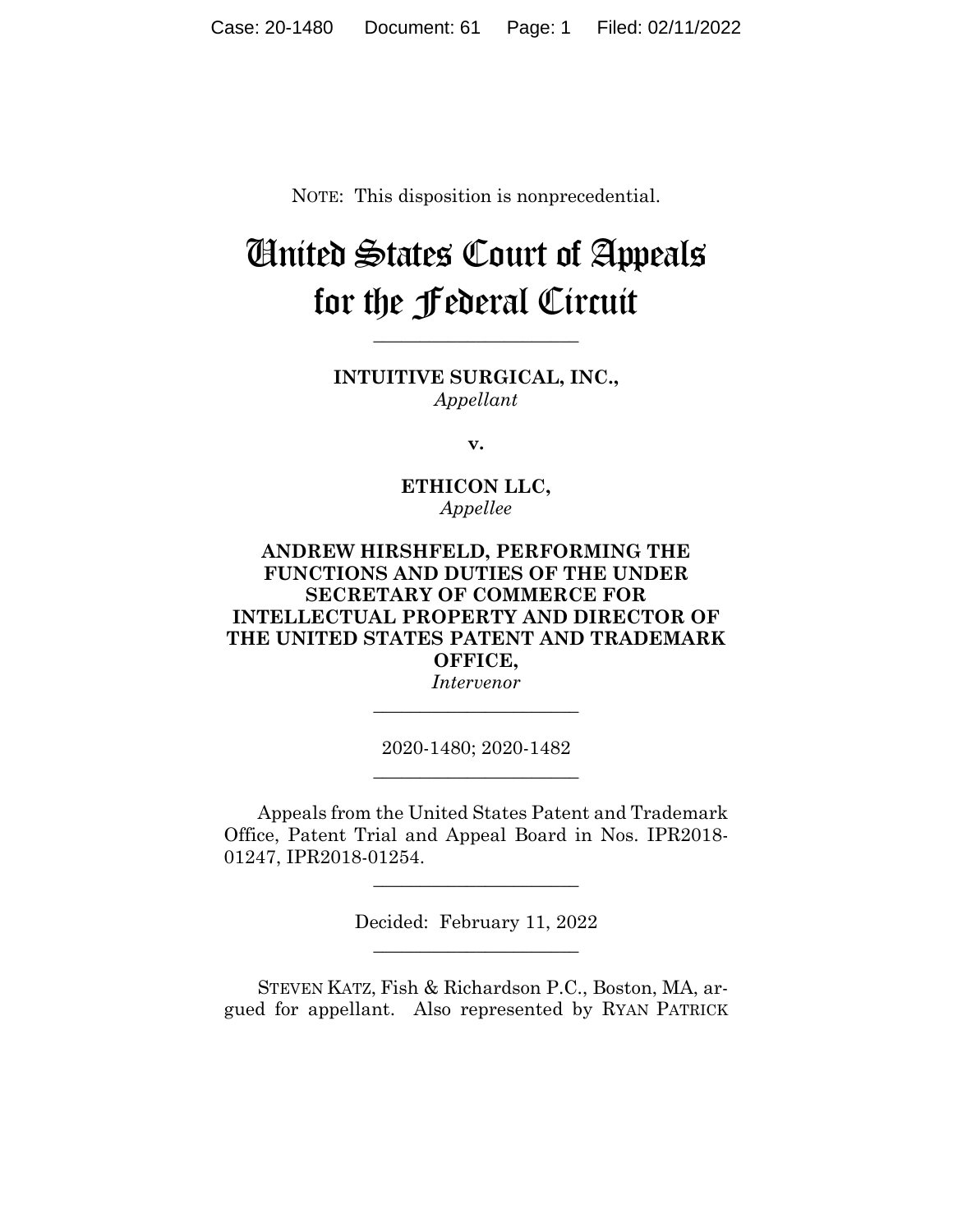O'CONNOR, JOHN C. PHILLIPS, San Diego, CA.

 $\mathcal{L}_\text{max}$  and  $\mathcal{L}_\text{max}$  and  $\mathcal{L}_\text{max}$  and  $\mathcal{L}_\text{max}$ 

 ANISH R. DESAI, Weil, Gotshal & Manges LLP, New York, NY, argued for appellee. Also represented by ELIZABETH WEISWASSER; PRIYATA PATEL, CHRISTOPHER PEPE, Washington, DC.

 SARAH E. CRAVEN, Office of the Solicitor, United States Patent and Trademark Office, Alexandria, VA, argued for intervenor. Also represented by THOMAS W. KRAUSE, FARHEENA YASMEEN RASHEED, MOLLY R. SILFEN.

Before O'MALLEY, CLEVENGER, and STOLL, *Circuit Judges*.

## O'MALLEY, *Circuit Judge*.

Intuitive Surgical, Inc. ("Intuitive") appeals from two final written decisions of the Patent Trial and Appeal Board ("Board") upholding the patentability of claims 24– 26 of U.S. Patent No. 8,479,969.

At issue in this case is whether the Board erred in upholding the patentability of claim 24 of the '969 patent over the combination of the Giordano and Wallace prior art references, and in upholding the patentability of claims 24–26 over the combination of the Timm and Anderson prior art references. We hold that the Board did not err and *affirm*.

#### I. BACKGROUND

#### A.

In minimally invasive surgery ("MIS"), a surgeon uses specialized surgical techniques and tools to access a patient through smaller incisions than would typically be used in traditional open surgery. MIS benefits patients by reducing hospital stays and costs, providing shorter recovery times, and improving operating room efficiency.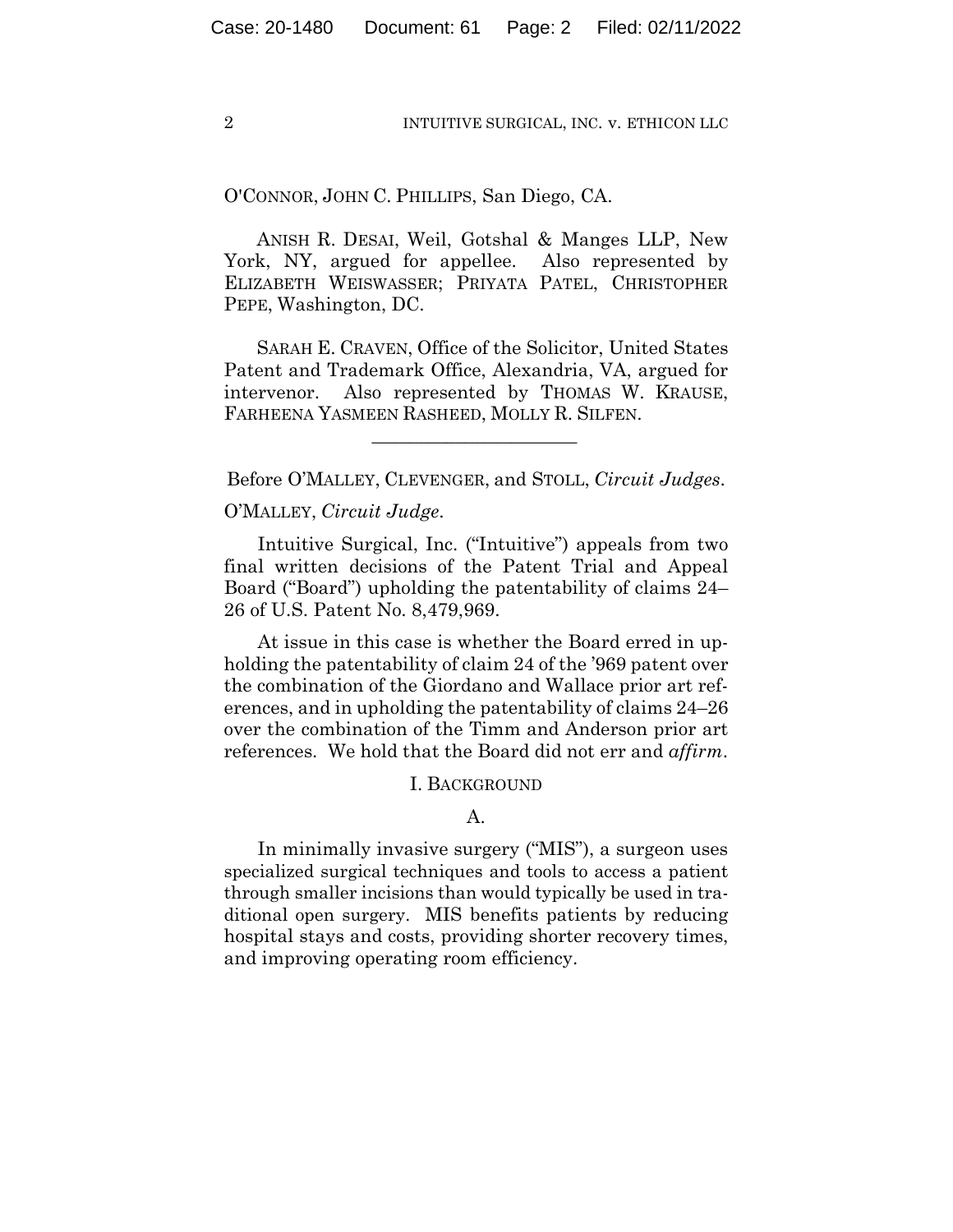The '969 patent, entitled "Drive Interface for Operably Coupling a Manipulatable Surgical Tool to a Robot," relates to a robotically controlled endoscopic surgical instrument commonly used in MIS procedures. As disclosed in the '969 patent, a robotically controlled surgical instrument comprises a robotic system with a control unit (e.g., a controller) and a shaft that includes an electronically conductive elongated member. The surgical instrument comprises an end effector connected to a distal end of the shaft and receives command from the control unit for surgical functions. A surgeon may remotely control the surgical instrument with the controller to robotically perform an MIS.

The end effector may consist of various surgical tools, such as a surgical stapler (also known as an endocutter) capable of cutting and stapling tissue. The '969 patent describes the endocutter as having a pair of jaws that are configured to grasp and clamp onto tissue within the body of a patient. One jaw typically has a staple cartridge and the other jaw (referred to as an anvil) has the ability to clamp down on tissue to secure it. Once a patient's tissue is secured between the jaws, the movement of a sled causes the staples to fire from the cartridge, deforming against the anvil and forming several rows of staples that secure the tissue. Notably, in claims 24–26, the distal end of the shaft comprises an articulation joint to facilitate articulation of the end effector. Articulation means that part of the surgical tool can move relative to the tool shaft. A sample end effector with an articulation joint (14) is shown in Figure 2: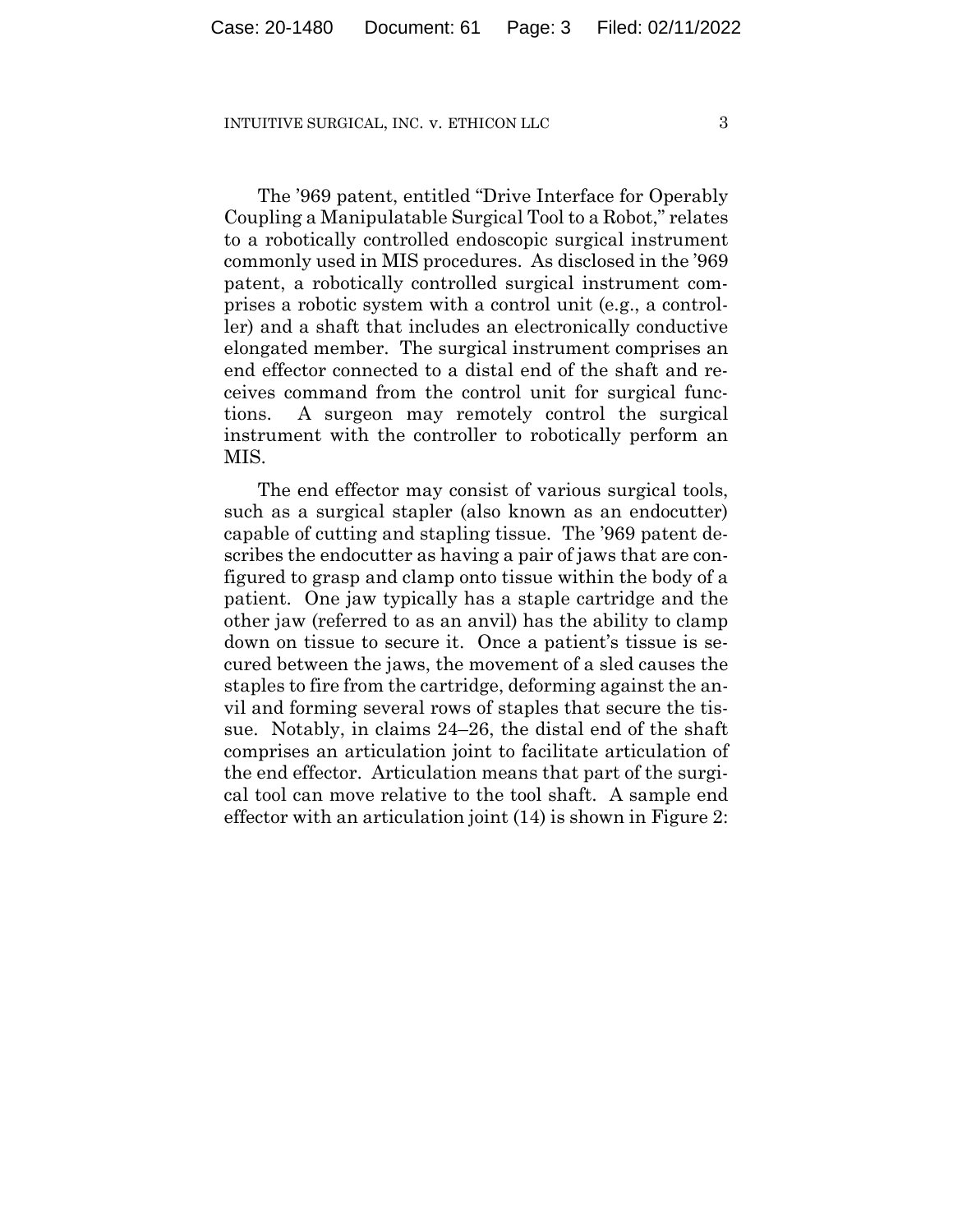

The articulation joint allows the shaft to articulate along two axes. Articulation cables couple the articulation joint to the tool mounting portion, such that the articulation joint may be operated by rotary motion from the robotic system. The '969 patent also contains tactile feedback sensors in the end effector.

Claim 24 is the primary claim at issue on appeal:<sup>1</sup>

A surgical tool for use with a robotic system that has a tool drive assembly that is operatively coupled to a control unit of the robotic system that is operable by inputs from an operator and is configured to provide at least one rotary output motion to at least one rotatable body portion supported on the tool drive assembly, said surgical tool comprising:

a surgical end effector comprising at least one component portion that is selectively movable between first and second positions relative to at least one

<sup>1</sup> As noted, claims 25 and 26 are also at issue in the IPR predicated on the Timm and Anderson references. Because those two claims depend from claim 24 and Intuitive makes no unique arguments relating to their validity, we focus solely on claim 24.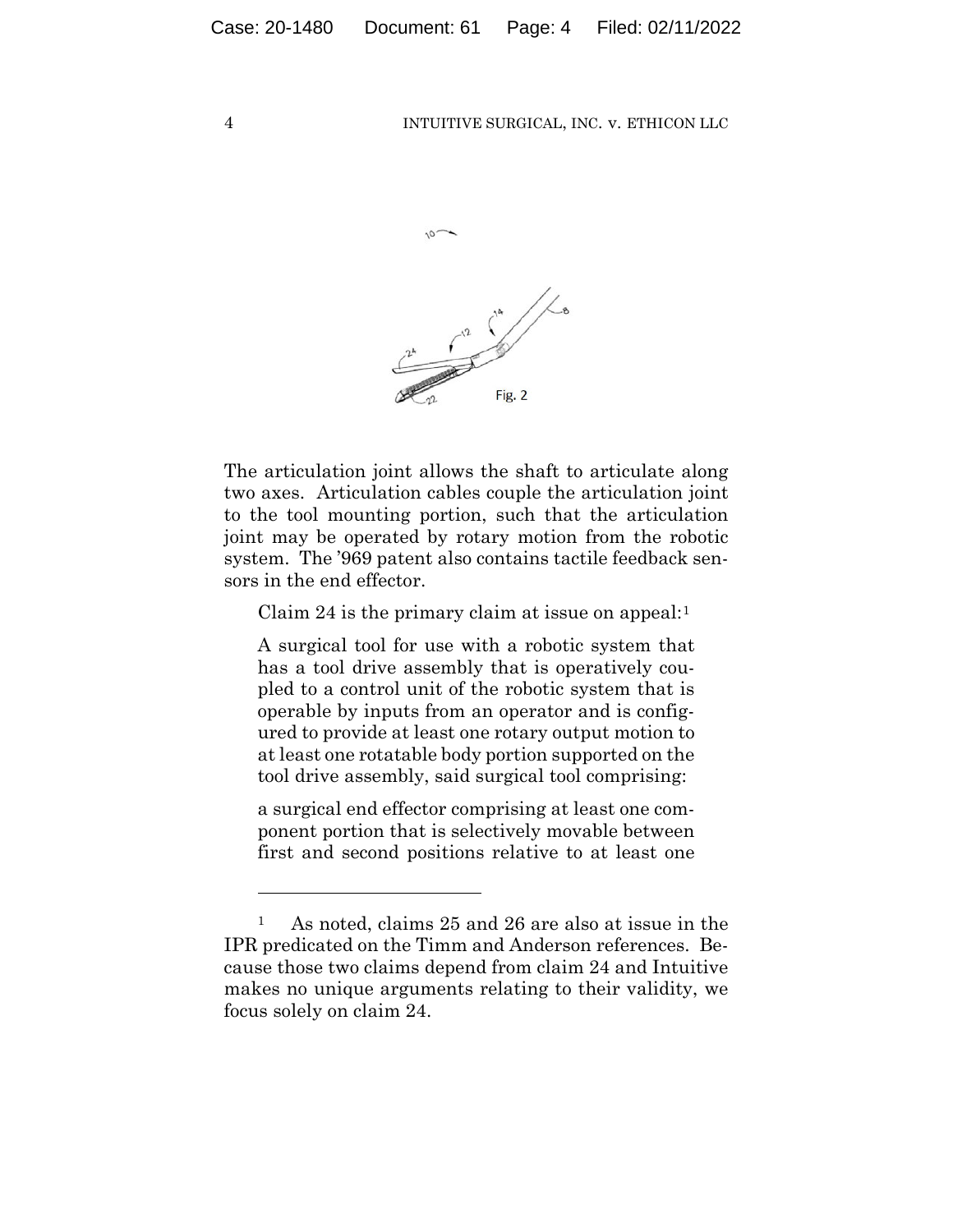other component portion thereof in response to control motions applied to said selectively movable component portion;

an elongated shaft assembly defining a longitudinal tool axis and comprising:

a distal spine portion operably coupled to said end effector; and

a proximal spine portion pivotally coupled to said distal spine portion at an articulation joint to facilitate articulation of said surgical end effector about an articulation axis that is substantially transverse to said longitudinal tool axis; and

at least one gear-driven portion that is in operable communication with said at least one selectively movable component portion of said surgical end effector and wherein said surgical tool further comprises:

a tool mounting portion operably coupled to a distal end of said proximal spine portion, said tool mounting portion being configured to operably interface with the tool drive assembly when coupled thereto, said tool mounting portion comprising:

a driven element rotatably supported on said tool mounting portion and configured for driving engagement with a corresponding one of the at least one rotatable body portions of the tool drive assembly to receive corresponding rotary output motions therefrom; and

a transmission assembly in operable engagement with said driven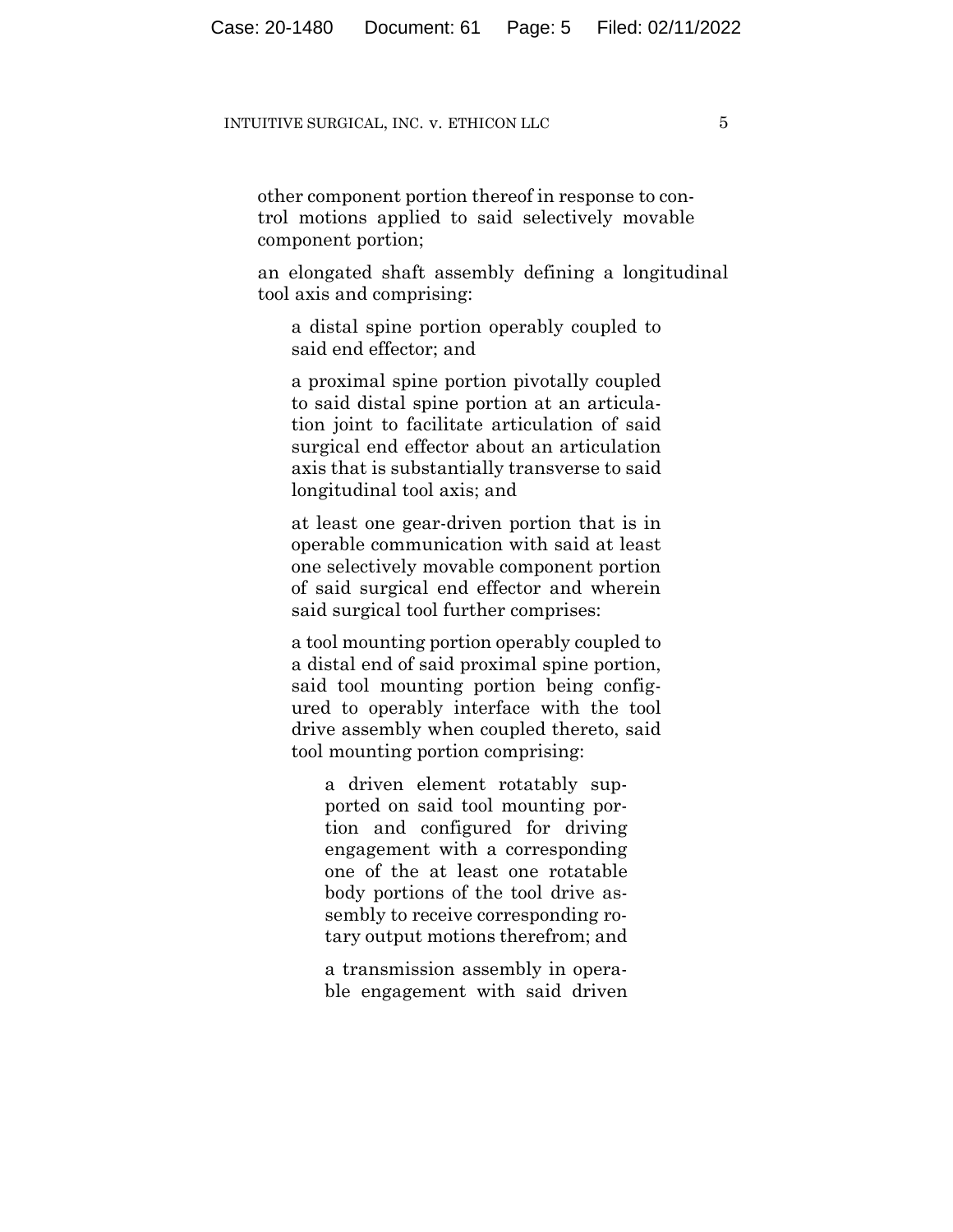element and in meshing engagement with a corresponding one of said at least one gear-driven portions to apply actuation motions thereto to cause said corresponding one of said at least one gear driven portions to apply at least one control motion to said selectively movable component.

## J.A. 338.

Four prior art references are relevant to this consolidated appeal: U.S. Patent Application No. 2008/0167672 ("Giordano"), U.S. Patent No. 6,699,235 ("Wallace"), U.S. Patent No. 7,510,107 ("Timm"), and U.S. Patent No. 6,783,524 ("Anderson"). Giordano claims a handheld surgical instrument for use in MIS, including the non-robotic elements but not the robotic claim limitations of the '969 patent. J.A. 1563–1769. Giordano discloses an articulation pivot, which allows the surgical tool to bend relative to the shaft, and an articulation control, which allows a surgeon to control rotational articulation about the pivot. Additionally, Giordano incorporates U.S. Patent No. 6,978,921 ("Shelton"), which itself discloses a handheld surgical instrument that has a stapler end effector, but no articulation joint.

Wallace claims a robotically controlled surgical stapler and discloses the same robotic elements as the '969 patent and similar non-robotic elements. J.A. 1311–44. In Wallace, the distal end of the surgical stapler contains a wrist mechanism allowing for articulate movements during MIS.

Timm describes a handheld surgical stapler. J.A. 1423–1562. In Timm, the stapler possesses both active and passive articulation joints. The passive articulation joints may be locked or unlocked. In the locked state, the passive articulation joint does not move. In the unlocked state, the passive articulation joint moves when pressed against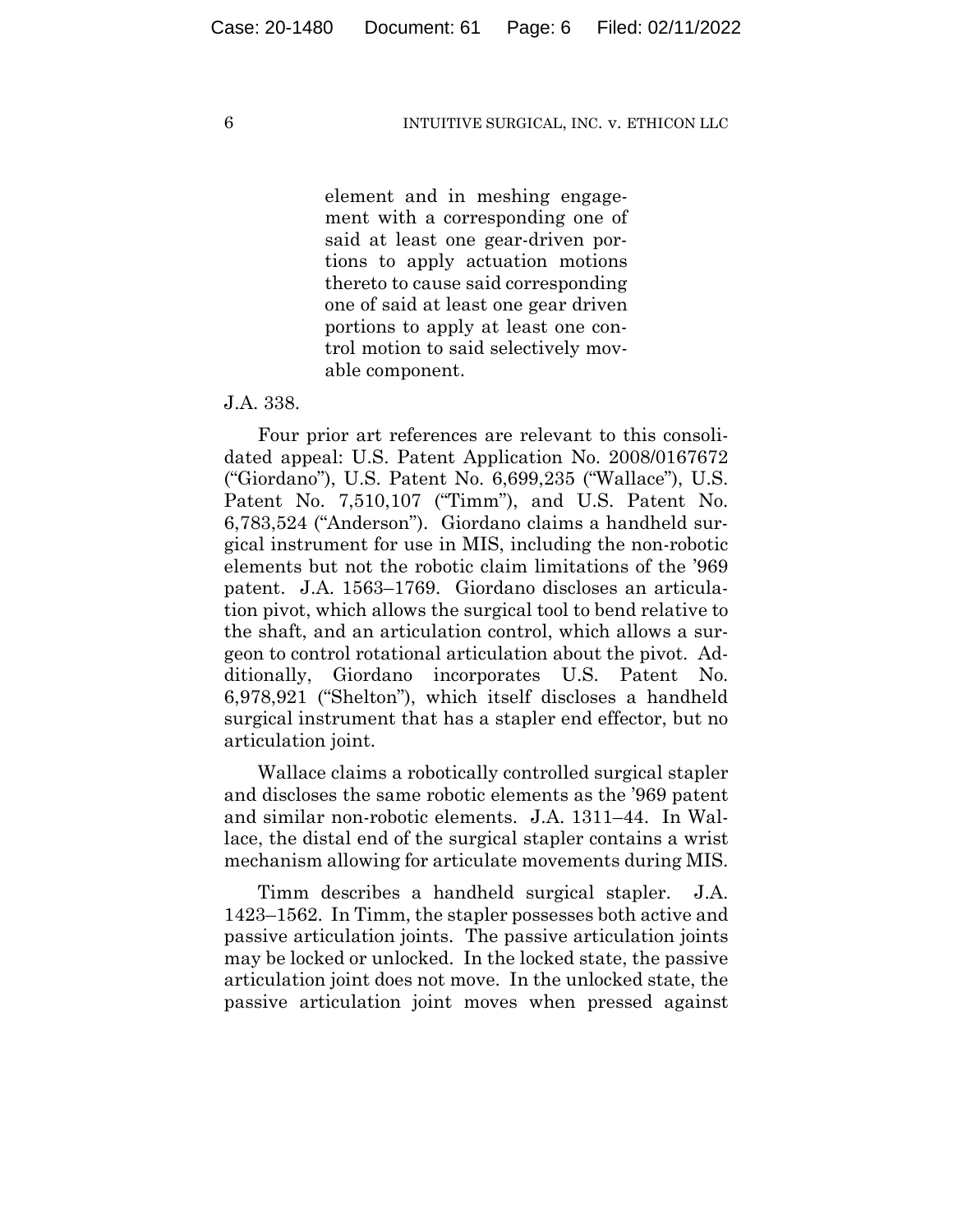some other object and thus moves the instrument tip. A surgeon may thus unlock the passive articulation joint and move the joint by pressing the tool against some other object and then lock the joint once it has reached the surgeon's desired position.

Anderson describes a robotic surgical tool with an end effector that includes an ultrasound probe tip for cutting and cauterizing tissue. J.A. 1132–1237. Anderson also discloses robotic elements and non-robotic elements that are similar to those disclosed in the '969 patent. The Anderson invention provides the surgeon with tactile feedback, where sensors located on the end effector sense the forces applied to the surgical tool and electronically relay this information back to the surgeon's workstation at the master controller. Anderson does not describe passive articulation.

B.

Intuitive filed three petitions with the Board, each contending claim 24 is invalid as either anticipated or obvious. Only the two petitions asserting claim 24 would have been obvious—IPR2018-01254 ("the Giordano/Wallace proceeding") and IPR2018-01247 ("the Timm/Anderson proceeding")—are relevant to these combined appeals.

In the Giordano/Wallace proceeding, Intuitive argued that claims 1–11 and 24 would have been obvious over the Giordano and Wallace prior art references. Claims 1–11 are not at issue in the appeal from that proceeding. Intuitive set forth two alternative grounds for its contention that Intuitive's proposed combination satisfied claim 24's "articulation joint" limitation.

First, in what the Board termed Intuitive's "primary combination," Intuitive argued that claim 24 would have been obvious because a person of ordinary skill in the art would have been motivated to combine Shelton's stapler end effector with Giordano's articulation mechanism, and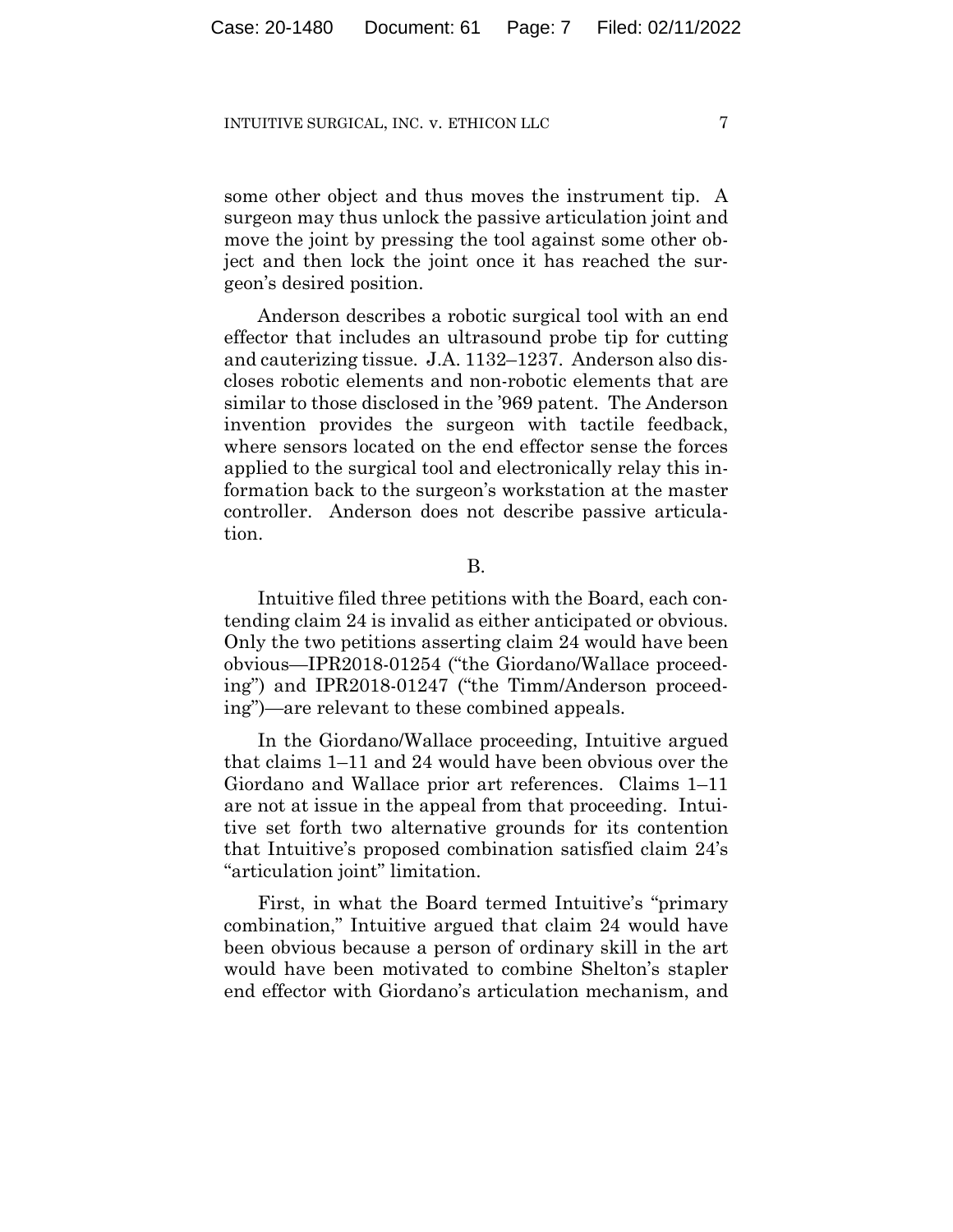then combine the resulting surgical instrument with Wallace's robotic system. Intuitive acknowledged that Shelton did not include an articulation joint as required by claim 24, but proposed modifying Shelton's shaft assembly—containing the end effector stapler—with Giordano's articulation mechanism—containing the articulation pivot point and articulation control. According to Intuitive, a person of ordinary skill in the art would have been motivated to apply a known technique to a known system to yield predictable results without significantly altering or hindering the functionality of the Shelton stapler. The Board disagreed, finding no motivation to pursue Intuitive's primary combination because the combination would result in a device with a manually controlled articulation control located on the instrument's shaft, contravening Wallace's express purpose of a robotic instrument. The Board also noted that Intuitive never described how a person of ordinary skill in the art would have modified or replaced Giordano's manual articulation control with another component in the tool mounting portion of Wallace.

Second, in what the Board termed Intuitive's "alternative combination," Intuitive argued that a person of ordinary skill in the art would have modified Shelton's stapler to include an articulation joint similar to that described in Wallace. Under this line of logic, a person of ordinary skill in the art would be motivated to improve Giordano's disclosure of one axis movement using Wallace's disclosure of an articulation mechanism using gear-driven articulation rods to enable multi-axis, 360 degree movement. Here, too, the Board disagreed. The Board found that Intuitive waived its "one axis" argument because it was made for the first time in the reply brief. The Board also noted that Intuitive's "one axis" argument contradicted the original theory Intuitive proffered in its petition—that the only motivation for combining Shelton's surgical stapler with Wallace's articulation mechanism was to achieve the benefit of multi-axis articulation. The Board dismissed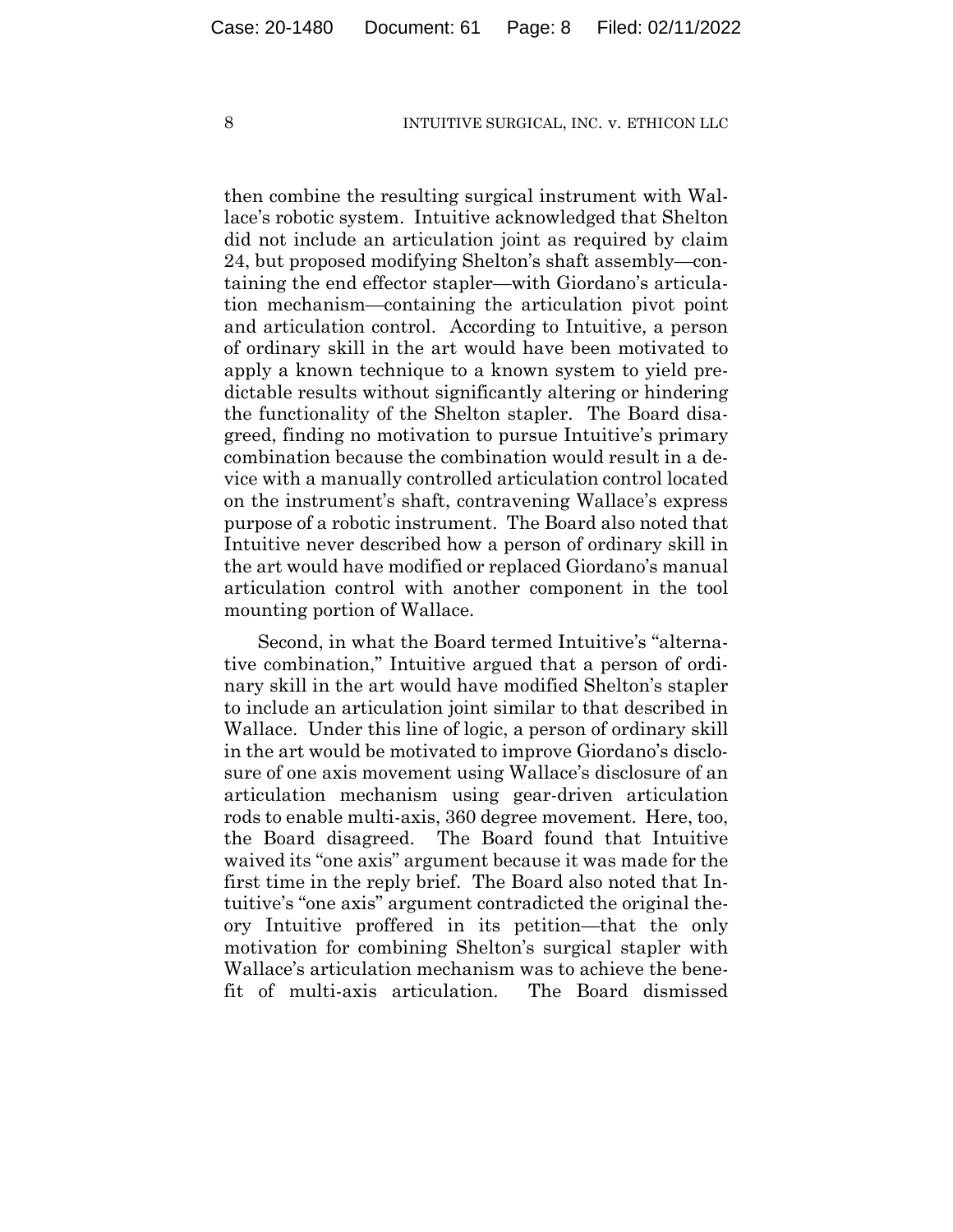Intuitive's argument that Shelton and Wallace were compatible, as Intuitive offered no support for the proposition that Shelton's firing bar could articulate and bend around multiple axes.

In the Timm/Anderson proceeding, Intuitive argued that claims 19–26 would have been obvious over the Timm and Anderson prior art references. Intuitive contended that a person of ordinary skill in the art would have combined the Timm prior art reference—which disclosed the claimed articulating surgical stapler—and the Anderson prior art reference—which disclosed the claimed robotic system—to obtain the claimed invention. According to Intuitive, a person of ordinary skill in the art would have been motivated to combine Timm and Anderson because Timm's end effector and Anderson's robotic system would provide a wide range of articulation movements to facilitate surgery. The Board disagreed once more, finding insufficient motivation to combine because Timm uses a passive articulation joint and Anderson's robotic system lacked the level of tactile feedback needed to safely perform passive articulation. The Board also rejected Intuitive's argument that a person of ordinary skill in the art would have combined tactile feedback with Anderson's robotic system based on a lack of evidence. Even Intuitive's expert admitted that he was unaware of the existence of any system providing tactile feedback for a passively articulated tool.

Intuitive timely appeals to this court. We have jurisdiction pursuant to 28 U.S.C.  $\S 1295(a)(4)(A)$ .

## II. DISCUSSION

We review the Board's ultimate obviousness determinations *de novo* and review its underlying factual findings for substantial evidence. *PersonalWeb Techs., LLC v. Apple, Inc.*, 917 F.3d 1376, 1381 (Fed. Cir. 2019).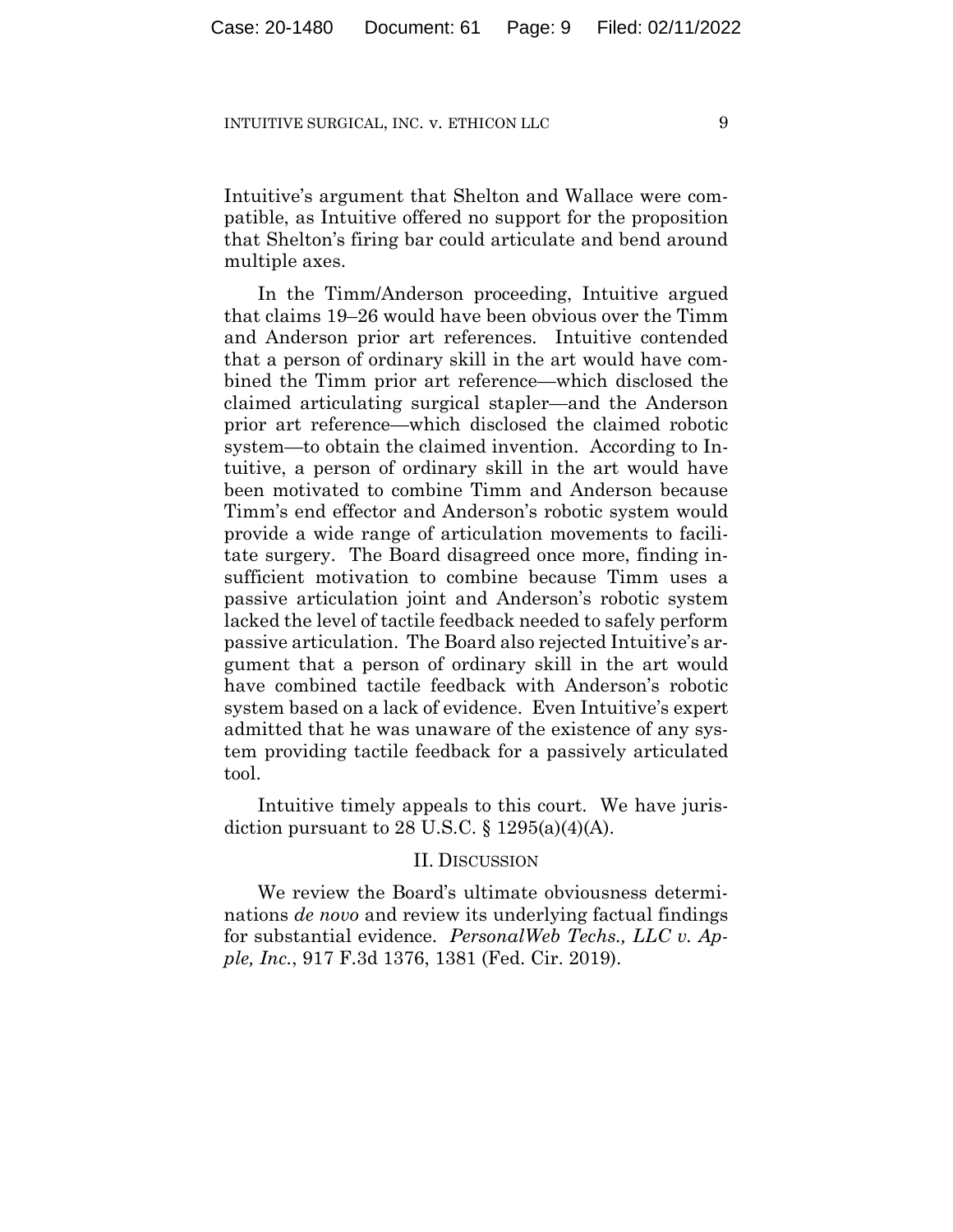On appeal, Intuitive argues that the Board erred by upholding the patentability of claim 24 over the combination of Giordano and Wallace. Intuitive additionally argues that substantial evidence does not support the Board's finding that a person of ordinary skill in the art would not have been motivated to combine Timm and Anderson. We address each issue in turn.

A.

Intuitive asserts that the Board erred in upholding claim 24's patentability over the Giordano and Wallace prior art references. According to Intuitive, the Board erroneously required the "articulation control" to be specifically discussed in its petition because the "articulation control" is not a claim limitation. Intuitive argues that, contrary to the Board's finding, Intuitive properly described how combining Giordano and Wallace meets the articulation joint requirement in claim 24. Specifically, Intuitive asserts that a person of ordinary skill in the art would have removed and replaced Giordano's handle which hosts Giordano's articulation control—with Wallace's tool mounting portion, which implies that Giordano's articulation control would no longer externally reside on the handle of the surgical instrument.

But Intuitive's arguments misinterpret the Board's findings. The Board correctly found that Intuitive failed to explain how a person of ordinary skill in the art would have modified Giordano's articulation control to be remotely controlled by Wallace's robotic system. It found that the primary combination did not include any modification to relocate Giordano's articulation control into Wallace's tool mounting portion. Although Intuitive argues in its reply brief that Giordano's manual articulation control would be coupled into the tool base of the Wallace robot, that argument was not set forth in Intuitive's initial petition and was not raised until after Ethicon pointed out the deficiencies in Intuitive's petition. More crucially, the Board did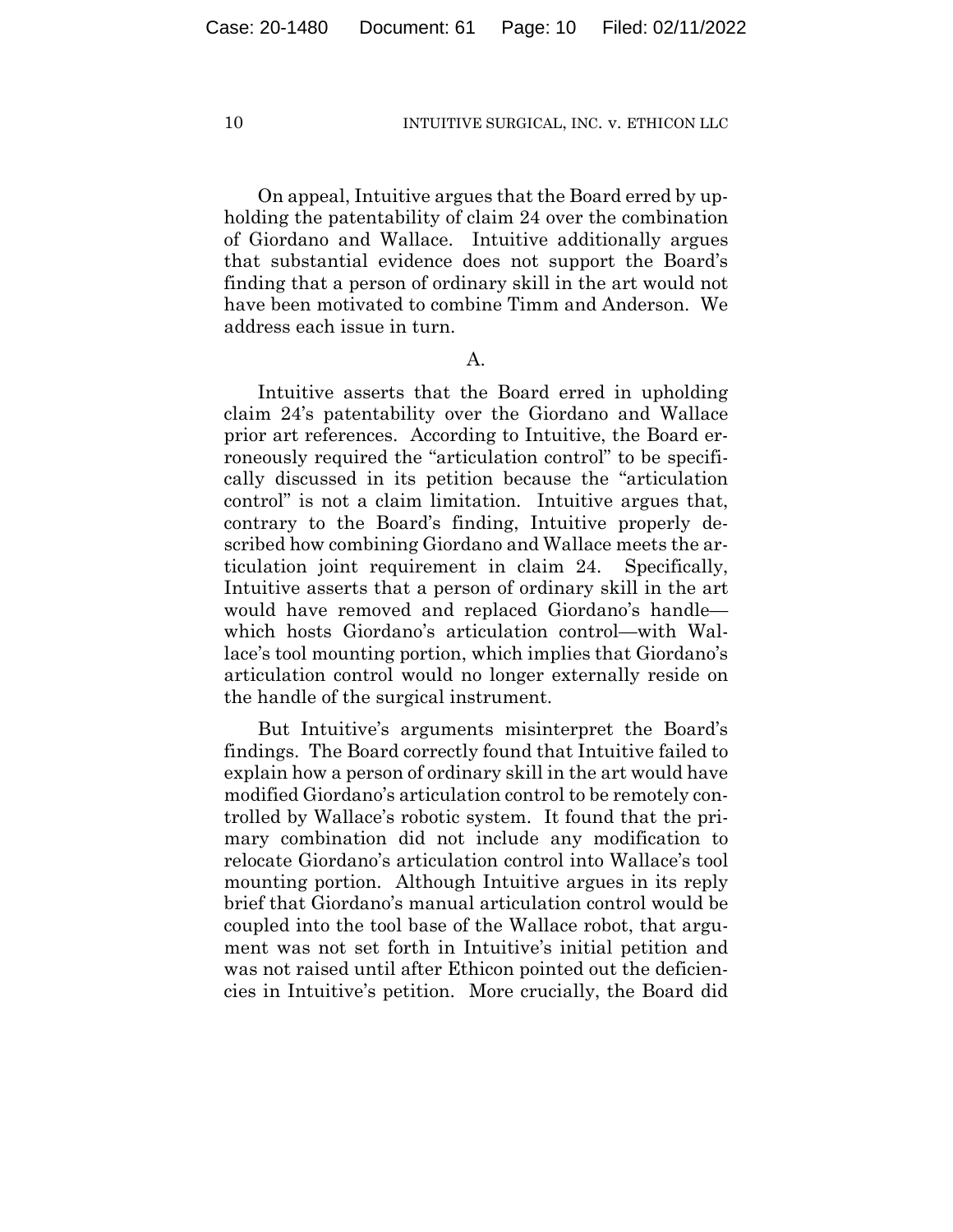not abuse its discretion in excluding Intuitive's reply argument. Petitioners may not use reply briefs to cure deficiencies in their petitions. *Wasica Fin. GmbH v. Cont'l Auto. Sys., Inc.*, 853 F.3d 1272, 1286–87 (Fed. Cir. 2017) ("We also are unpersuaded by Continental's attempts to cure the petition's deficiencies in its subsequent briefing to the Board and to us."). Although Intuitive terms its argument a "post-petition clarification," the Board is well within its discretion to disregard this belated argument and rely only on Intuitive's petition and its expert declaration—neither of which discussed relocating Giordano's articulation control to Wallace's tool mounting portion. Intuitive only addressed Giordano's articulation control once in its petition, vaguely stating that a person of ordinary skill in the art would have been motivated to combine because "it would have been obvious, in view of Wallace, to adapt the resulting device . . . for use with a surgical robotic system." Although Intuitive has since made extensive arguments on appeal with respect to locating the articulation control in Giordano's handle on Wallace's "tool mounting portion," Intuitive never presented these arguments to the Board, either in its petition or even in its reply.

Intuitive also argues that the Board erred in focusing on non-claim terms, such as "articulation control." We are unconvinced. Intuitive shoulders the burden to present compelling evidence showing that a person of ordinary skill in the art would have been motivated to combine Giordano's manual articulation control with Wallace's robotic system. The Board focused on Giordano's "articulation control" not as a claim limitation, but as evidence of Intuitive's failure to adequately explain how a person of ordinary skill in the art would have combined the Giordano prior art reference with the Wallace prior art reference to satisfy the limitations of claim 24.